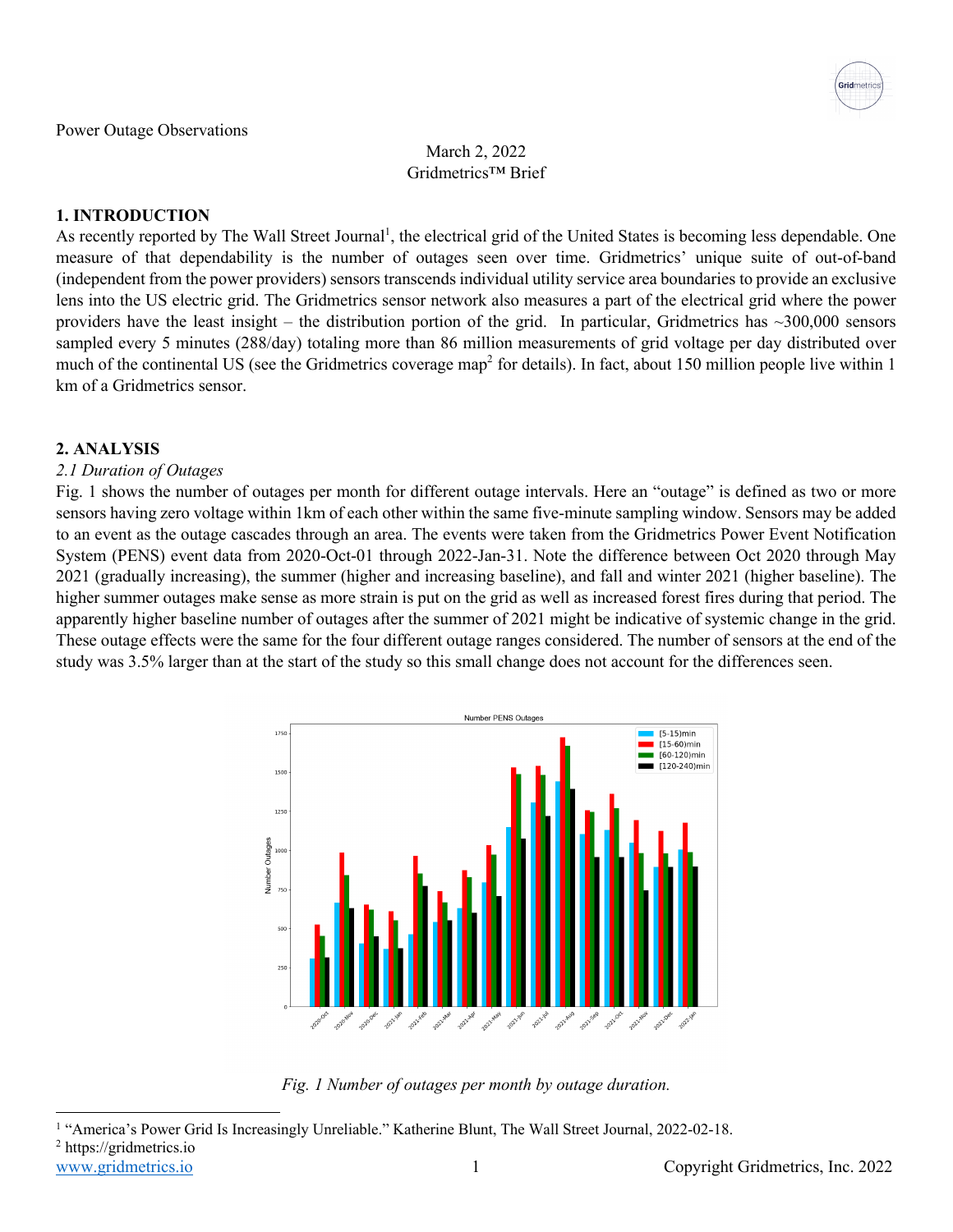Table 1 shows how the average number of outages varies for different temporal regions. The summer months are consistently larger than the preceding months and the following fall and winter months do not revert back to the "reference period" (2020-Oct:2021 May) values.

| Table 1.               |                                                                        |                   |                   |  |  |
|------------------------|------------------------------------------------------------------------|-------------------|-------------------|--|--|
|                        | Average Number of Outages / Month (change from 1 <sup>st</sup> column) |                   |                   |  |  |
| <b>Outage duration</b> | 2020-Oct:2021-May                                                      | 2021-Jun:2021-Aug | 2021-Sep:2022-Jan |  |  |
| $5-15$ min             | 523                                                                    | $1300(+149%)$     | $1037(+98\%)$     |  |  |
| $15-60$ min            | 799                                                                    | $1600(+100\%)$    | $1223(+53%)$      |  |  |
| $60-120$ min           | 7244                                                                   | 1548(114%)        | $1094(+51%)$      |  |  |
| 120-240 min            | 552                                                                    | $1231(+123%)$     | $891(+61\%)$      |  |  |

# *2.2 Magnitude of Outages*

Fig. 2 shows the number of outages but this time by the magnitude of the outage by the number of sensors involved. We see the same qualitative behavior as in the duration distribution with the summer outages being greater and the fall and winter outages seemingly establishing a new baseline above the pre-summer period. Note the single black bar in February, 2021 which captured the Houston disaster-level event.



*Fig. 2 Magnitude of outages by number of sensors involved.*

As with the duration of outage data shown in Table 1, we see the large increase (roughly doubling) in events of all types during the summer and an increase in outages (roughly 50%) in the fall and winter of 2021 versus the reference values from the fall and winter of 2020, and spring of 2021.

| Table 2.               |                                                                        |                   |                   |  |  |
|------------------------|------------------------------------------------------------------------|-------------------|-------------------|--|--|
|                        | Average Number of Outages / Month (change from 1 <sup>st</sup> column) |                   |                   |  |  |
| <b>Outage duration</b> | 2020-Oct:2021-May                                                      | 2021-Jun:2021-Aug | 2021-Sep:2022-Jan |  |  |
| 2-3 sensors            | 2028                                                                   | $4194(+107%)$     | $3032(+50\%)$     |  |  |
| 4-10 sensors           | l 103                                                                  | $2374(+115%)$     | $1732(+57%)$      |  |  |
| 11-99 sensors          | 231                                                                    | $503(+118%)$      | $402(+74%)$       |  |  |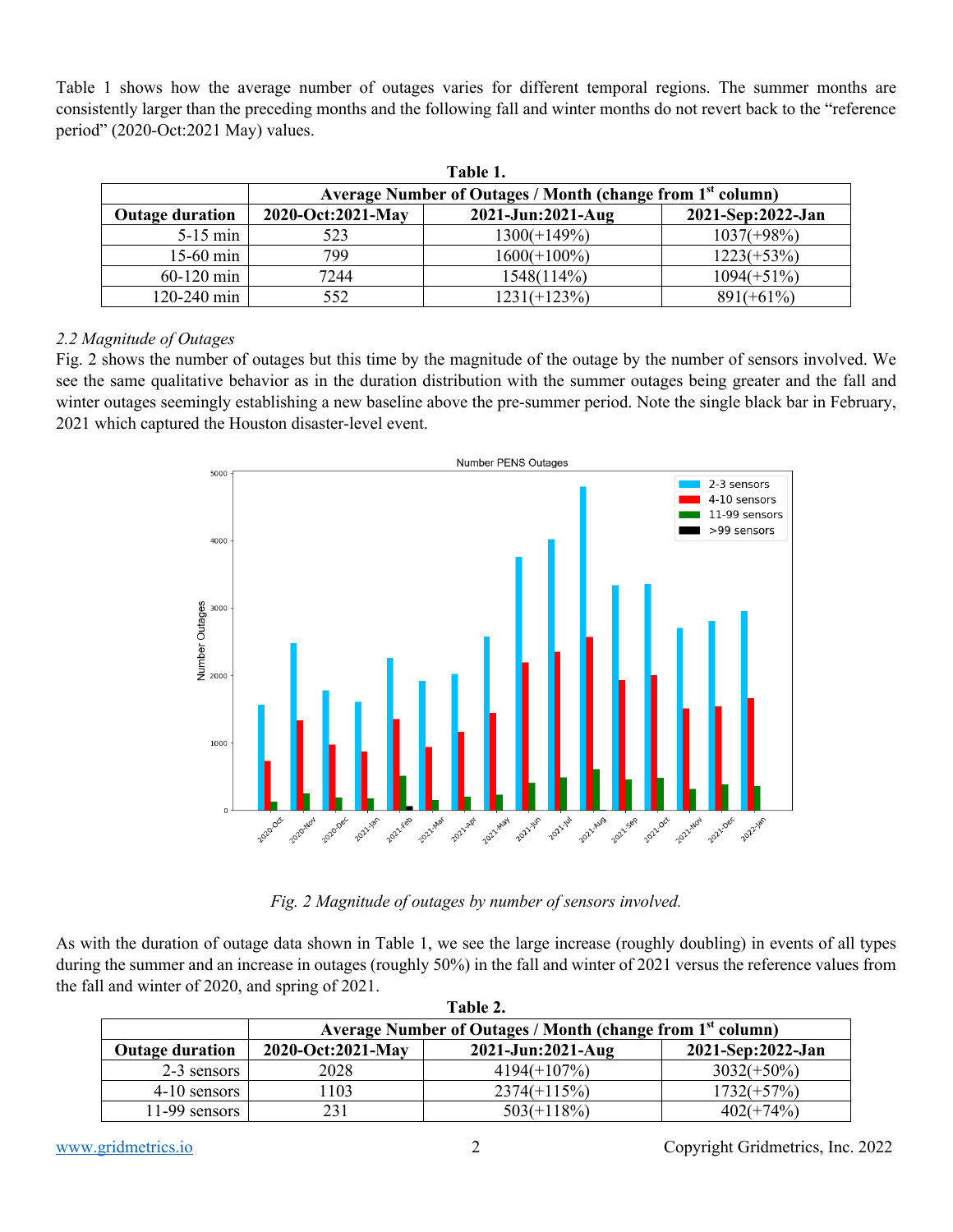# *2.3 Population Impact of Outages*

Fig. 3 shows a 3-D plot of the population per USNG cell (log10) versus the number of outages in that cell. For reference, the US National Grid projection is composed of 1 km x 1 km uniquely identifiable cells. The population data came from daytime population as reported by Landscan<sup>3</sup> and mapped to the USNG 1 km projection plane. Over 90,000 USNGs cells were used from the Gridmetrics data set. The population per cell was normalized by the number of sensors in that cell so that outages in cells with multiple sensors were not overcounted.

Fig. 3 shows that the number of outages per sensor has a longer tail for smaller populations—the bar skew toward smaller populations as the number of outages per sensor increases. This is especially noticeable for USNG populations under 300 where the fraction of events with an average of greater than 1.5 outages and with a population up to 300 represented 61.3% of the occurrences, populations with 301-2000 represented 31.5% and populations > 2000 represented 7.2% (see also Table 3). This suggests that more rural settings have a greater tendency for outages. This makes sense intuitively as the power provider may have fewer resources to devote for maintenance, etc., in outlying less densely populated areas as there are more miles of infrastructure per person to maintain. Additionally, in a rural setting their will be fewer complaint-driven requests for repairs than in an urban area, which could lead to rural areas being under-maintained, all of which can lead to relatively more outages in rural areas than urban areas.



*Fig. 3 Log10 population / USNG cell vs. Number of outages / cell / sensor.*

| Table 3.                |                            |                            |  |  |  |
|-------------------------|----------------------------|----------------------------|--|--|--|
| <b>Population Range</b> | <b>Fraction of Outages</b> | <b>Fraction of Outages</b> |  |  |  |
|                         | $w$ > 1.5 avg outages      | $w/\leq 1.5$ avg outages   |  |  |  |
| 1-300                   | 61.3%                      | 46.2%                      |  |  |  |
| 301-2000                | 31.5%                      | 41.3%                      |  |  |  |
| >2000                   | $7.2\%$                    | 12.5%                      |  |  |  |

<sup>3</sup> https://landscan.ornl.gov/